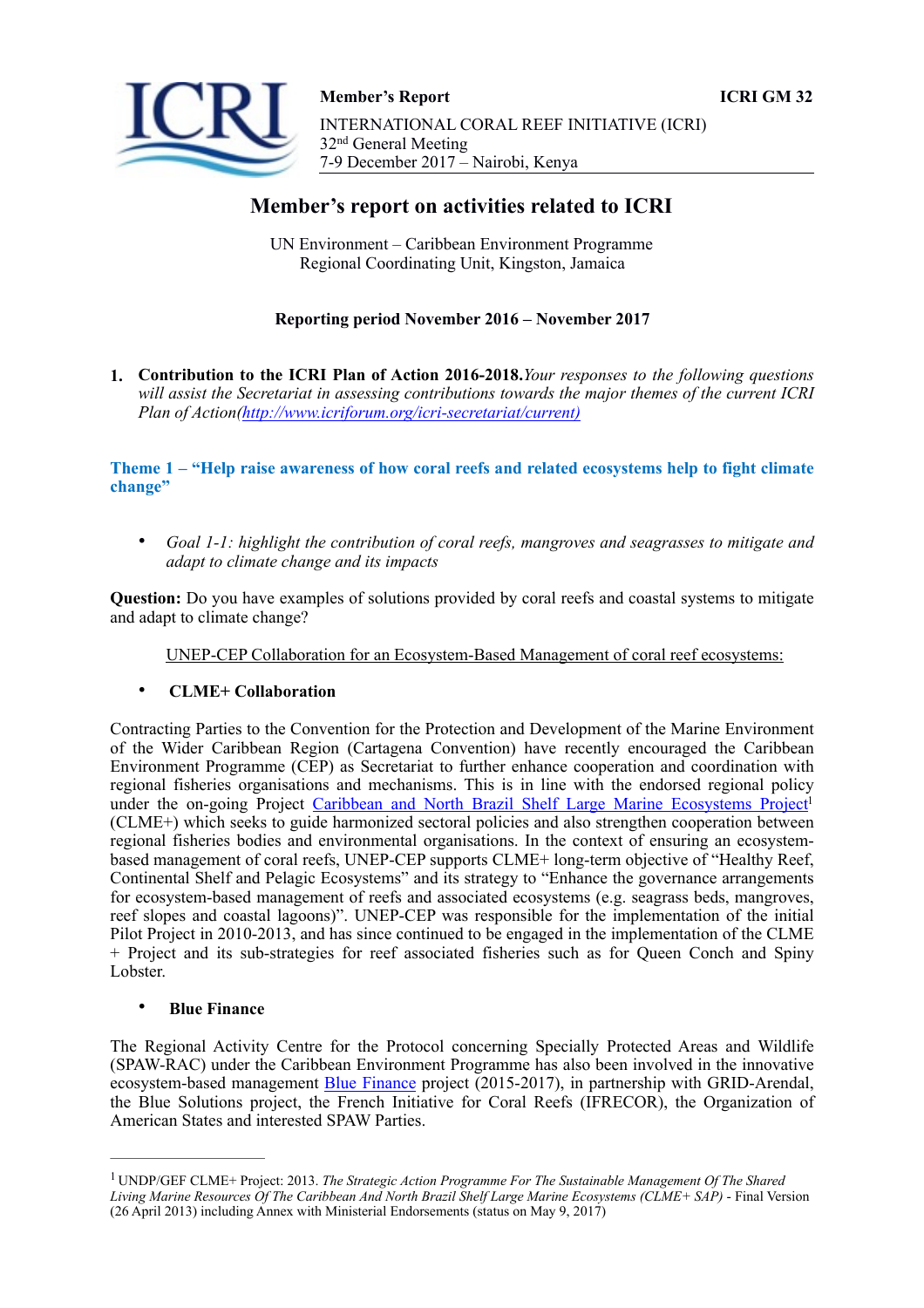It provides guidance on the use of economic instruments to finance reef management based on the ecosystem services contributed by coral reefs by involving the private sector from the tourism industry in particular. By drawing on existing methodologies for Payment for Ecosystem Services and other non-public funding mechanisms that have been successfully applied in terrestrial settings, the BlueFinance project adapts them to address the needs of the coral reef environment and ecosystem service uses. It aims to achieve environmental, social and financial returns through strengthened collaborations with the private sector on coral reef conservation.

Sustainable financing mechanisms for marine managed areas are under consideration for Barbados, Antigua and Barbuda, Martinique and St. Kitts and Nevis.

## <span id="page-1-1"></span>• **Global Coral Reef Partnership**

In 2014, UN Environment and its Regional Seas Conventions and Action Plans ('Regional Seas') initiated a Global Coral Reef Partnership to support countries deliver internationally agreed coral reef commitments through ecosystem-based management of coral reefs, as called for in the Global Strategic Directions for the Regional Seas 2013-2016<sup>2</sup>[.](#page-1-0) Participating organizations, partners and networks include ICRI, the Global Coral Reef Monitoring Network (GCRMN), the National Oceanic and Atmospheric Administration's (NOAA) Coral Reef Conservation Program, the Reef-World Foundation, Green Fins Initiatives, UNEP-World Conservation Monitoring Centre and GRID-Arendal. The partnership directly contributes to implementation of these internationally agreed coral reef commitments, including Sustainable Development Goal 14; Aichi Biodiversity Target 10, 11 and 15; SAMOA pathway paragraph 58(e); and the ICRI Continuing Call to Action and Framework for Action.

## • **Caribbean Marine Protected Area Management (CaMPAM)**

In order to address the need of ecosystem-based management of coral reefs and enhance the connectivity between reefs for coral resilience, UN Environment - CEP / RAC-SPAW has coordinated since 1997 a network to provide leadership and for building capacity of marine protected areas in the Wider Caribbean Region (CaMPAM), and implemented its programmes in collaboration with a number of partners and donors, including the Gulf and Caribbean Fisheries Institute (GCFI) and NOAA. CaMPAM uses the annual GCFI scientific meeting and workshops as its fora to discuss emergent issues related to the management of Marine Protected Areas and provides a network of capacity building programmes to leaders and members. Some of the major activities implemented by CaMPAM include:

- The Training of Trainers for Marine Protected Areas Managers
- The CaMPAM Mentorship Programme
- Providing small and medium funds including grants to Promote Sustainable Fishing Practices and Alternative Livelihoods for Fishers
- The Marine Protected Area Database

In 2010, with funding from the Italian Ministry of Foreign Affairs, UN Environment - CEP / RAC-SPAW implemented through CaMPAM the project "Regional support for the Caribbean Challenge initiative: Networking, consolidation and regional coordination of Marine Protected Areas management" to support contracting parties of the SPAW Protocol and Caribbean Challenge objectives. The Caribbean Challenge Initiative was launched in 2008 with the support of The Nature Conservancy with the aim to meet protect 20% of the marine coastal environment by 2020, in line with Aichi Target 11. The project aims to strengthen linkages with the Global Island Network and other Small Island Developing States efforts.

#### • **One BEST 2.0 project promoting an Ecosystem-Based Management of coral reef ecosystems, in the Caribbean region (#1636)**

Within the voluntary scheme for Biodiversity and Ecosystem Services and Territories of European overseas (BEST 2.0), the SPAW-RAC, in partnership with the Natural Reserve of St Martin, is in charge of the coordination of the Caribbean regional hub.

<span id="page-1-0"></span>UNEP (2016). UNEP Global Coral Reef Partnership factsheet. CR.1/INF.4 [2](#page-1-1)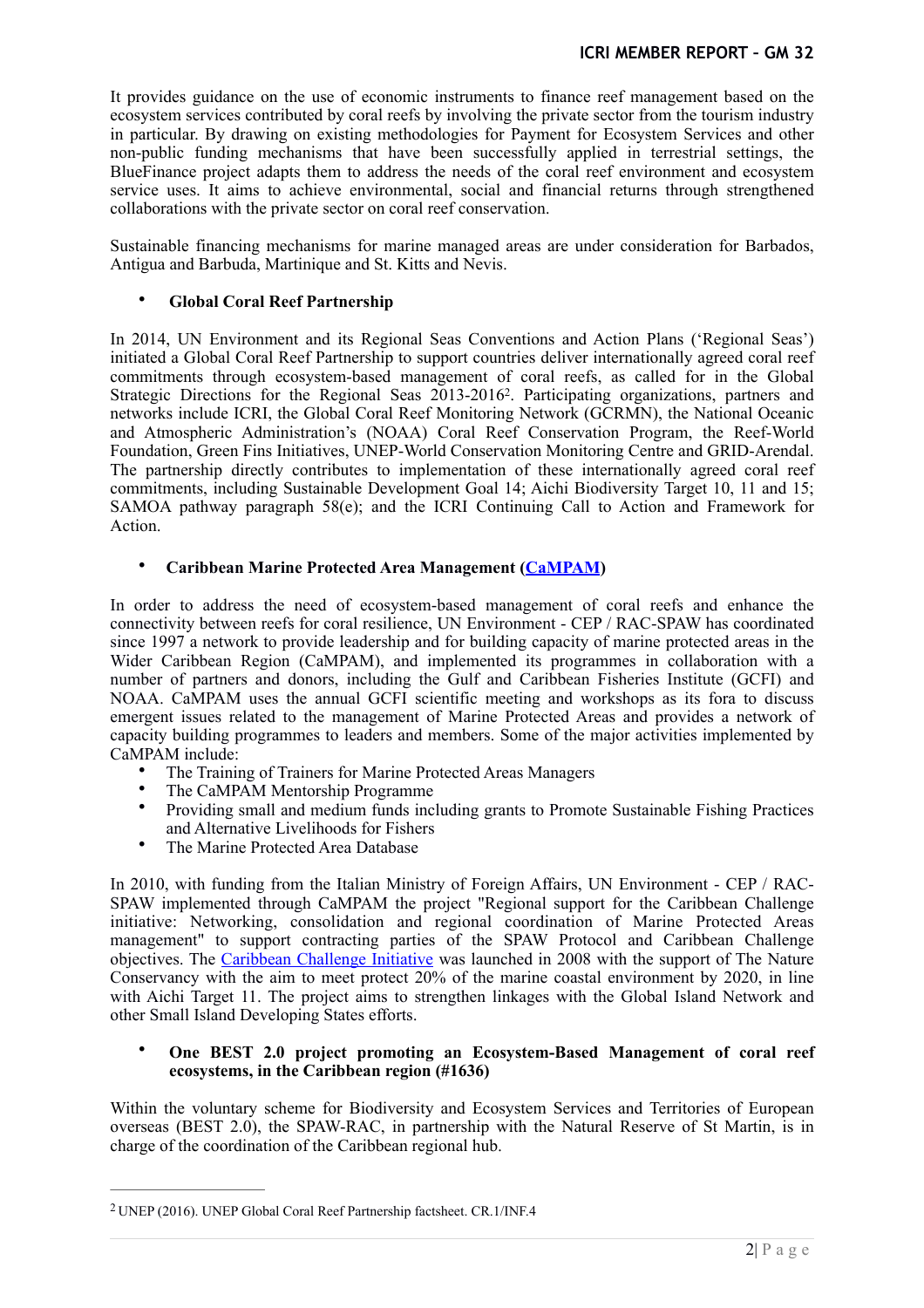In this context, a project which promotes an Ecosystem-Based Management of coral reef ecosystems was selected by the European Commission, in 2017, for the Caribbean regional hub, currently being carried out in the Turks and Caicos Islands (January - December 2017). It is entitled "Understanding East Caicos KBA's Corals and Coast: A Key to Safeguarding TCI's Future" and could, in the future, lead to the development of a conservation zone, incorporating "16 ecosystem service and biodiversity values and quantitative and qualitative assessment"<sup>[3](#page-2-0)</sup>.

<span id="page-2-1"></span>**Question:** Are you planning to add in your NDC the importance of coral reefs / mangroves?

N/A

## **Goal 1-2: encourage financing for projects and initiatives which help protect and restore coral reefs, mangroves and seagrasses**

# • **Coral Restoration Consortium (CRC)**

A collaboration among scientists, managers, and practitioners including NOAA, the Nature Conservancy, the Coral Restoration Foundation, UN Environment - CEP / SPAW RAC and various universities emerged in 2017, in response to priority recommendations from the November 2016 "Workshop to Advance the Science and Practice of Caribbean Coral Restoration" in the form of the Coral Restoration Consortium (CRC), to which CEP serves as a Steering Committee member.

The goals of CRC are particularly in line with ICRI's Call for Action Goal 1.2.

The CRC's mission is to foster collaboration and technology transfer among participants, and to facilitate scientific and practical ingenuity to demonstrate that restoration can achieve meaningful results at scales relevant to reefs in their roles of protecting coastlines, supporting fisheries, and serving as economic engines for coastal communities.

To help increase the scale and efficiency of coral restoration, the CRC focuses on the following topical priorities for the next three to five years: scaling-up in-water, land-based, and larval propagation; designing projects to demonstrate multi-species ecosystem functioning and coastal protection; coordinating and fostering genetics science into adaptive restoration; and developing restoration monitoring guidelines and common-access data platforms.

For each priority, a dedicated Working Group has been established to develop solutions-oriented action plans and to help establish best management practices.

## • **Other collaborations**

Future possible collaborations opportunities (where funding available) include "Green Fins", which was initiated by UN Environment under the South East Asia Regional Seas Programme in effort to increase public awareness and management practices benefiting coral reefs through sustainable tourism practices.

#### **Goal 2-3: take advantage of upcoming international events to pursue the advocacy for coral reefs and related ecosystems**

SPAW-RAC ensured the promotion of GCRMN-Caribbean's activities, as well as the dissemination of its guidelines ("GCRMN-Caribbean Biophysical Guidelines" and "GCRMN-Caribbean Socio-Economic Guidelines"), by participating in various international events. At ICRI 31<sup>st</sup> General Meeting (November 2016, Paris), the GCRMN-Caribbean presented its functioning, actions and work plan. At the 69th and 70th GCFI Conferences in 2016 and 2017, which represents an important forum in the Caribbean, GCRMN-Caribbean was presented and reported on the progress towards its revitalization, initial achievements, as well as network challenges and next steps. At the 9<sup>th</sup> Conference of the Parties to the SPAW Protocol (March 2017, French Guiana) both regional monitoring guidelines under GCRMN-Caribbean were promoted and included into the SPAW biennium work plan for 2017-2018.

<span id="page-2-0"></span><sup>&</sup>lt;sup>3</sup>IUCN (2017). Project "Understanding East Caicos KBA's Corals and Coast: A Key to Safeguarding TCI's Future" #16[3](#page-2-1)6: [online]. Available at <https://portals.iucn.org/best/?q=fr/node/944>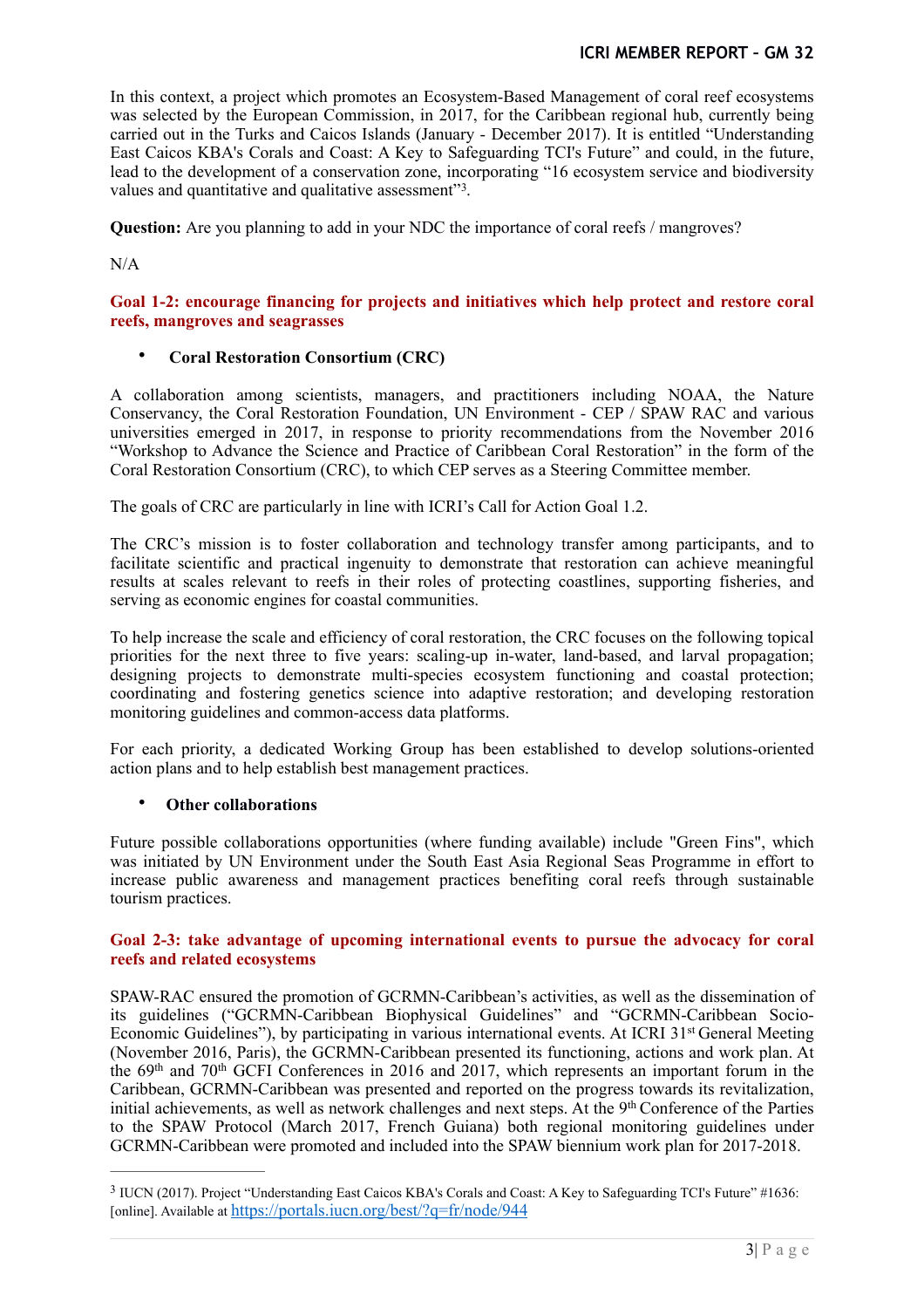**Theme 3: "Help to reduce human threats to coral reefs and associated mangroves and seagrasses, by making greater use of regulatory tools"** 

• *Goal 3-1: promote legal frameworks for the protection of coral reefs and associated mangroves and seagrasses, with quantified targets and effective enforcement to protect these ecosystems* 

**Question:** What are the legal frameworks for the protection of coral reefs and associated mangroves and seagrasses in place in your countries? If you already replied to the previous request, you don't need reply

The Cartagena Convention and its Protocol SPAW, constitutes a legally binding agreement for the protection, management, development and sustainable use of the marine environment, and aims to promote and assist with the development and implementation of guidelines on species conservation and management.

The SPAW Protocol utilizes an ecosystem based approach to conservation by acting as a vehicle to assist with the regional implementation of multilateral agreements such as the Convention for Biological Diversity (CBD), the Convention on International Trade in Endangered Species of Wild Fauna and Flora (CITES), and The Convention on Migratory Species (CMS).

• UN Environment - CEP activities for the protection & conservation of coral reefs

## **Protection of marine species under the SPAW Annexes**

Contracting Parties to the SPAW Protocol (adopted in 1990 and entered into force in 2000; currently 16 Contracting Parties) adopted the Annexes of species requiring special protection. These Annexes outline coastal and marine species of flora (Annex I), and fauna (Annex II), requiring the highest level of protection for which exploitation is forbidden. Species of flora and fauna for which exploitation is authorized but regulated to ensure and maintain population at an optimal level are listed under Annex III. Recognizing the growing threats to reef ecosystems and the urgent call for action, coral species are listed under Annex III of the SPAW Protocol since 1991, ensuring legal protection to coral reefs among Contracting Parties to the Protocol. Acropora and Faviid corals have since been listed to Annex II in 2014 due to their IUCN "Endangered" status.

<span id="page-3-2"></span>In the light of an ecosystem based management of coral reefs, fisheries species including Queen Conch, Caribbean Spiny Lobster and Nassau Grouper have also been listed under Annex III of the SPAW Protocol (1991 for Queen Conch and Spiny Lobster, 2017 for Nassau Grouper). An additional nine species of sharks and rays associated with reef habitats have also been added to Annexes II and III of the SPAW Protocol. Despite parrot fish fisheries being prohibited in Belize, Turk and Caicos, Bonaire, Puerto Rico and the U.S Virgin Islands (Choat et al  $2012<sup>4</sup>$  $2012<sup>4</sup>$  $2012<sup>4</sup>$ [\)](#page-3-0), the need to list parrot fish under the SPAW protocol was one of the main recommendation ensuing from the GCRMN report "Status and Trends of Caribbean Coral Reefs: 1970-2012"11 addressing the trophic cascade associated with the overfishing of herbivorous fish and the shift to macroalgae dominated state (Mumby et al 2006<sup>5</sup>[\)](#page-3-1), reiterated during 15th and 16th WECAFC sessions (Trinidad and Tobago, March 2014 and Guadeloupe, June 2016 respectively).

## <span id="page-3-3"></span>**Protected Areas listed under the SPAW Protocol**

Through the aforementioned activities, UN Environment - CEP is not only working towards meeting global Aichi Targets, but is also in line with ICRI's Call of Action Plan (2016-2018) Goal 3.1 to "Promote legal frameworks for the protection of coral reefs and associated mangroves and seagrasses, with quantified targets and effective enforcement to protect these ecosystems".

<span id="page-3-0"></span>Choat, J.H., Feitosa, C., Ferreira, C.E., Gaspar, A.L., Padovani-Ferreira, B. & Rocha, L.A. (2012). *Scarus guacamaia*. The [4](#page-3-2) [IUCN Red List of Threatened Species 2012: \[online\]. Available athttp://dx.doi.org/10.2305/IUCN.UK.](http://dx.doi.org/10.2305/IUCN.UK.2012.RLTS.T19950A17627624.en) 2012.RLTS.T19950A17627624.en.

<span id="page-3-1"></span>[<sup>5</sup>](#page-3-3) Mumby, P. J., Dahlgren, C. P., Harborne, A. R., Kappel, C. V., Micheli, F., Brumbaugh, D. R., ... & Buch, K. (2006). Fishing, trophic cascades, and the process of grazing on coral reefs. *science*, *311*(5757), 98-101.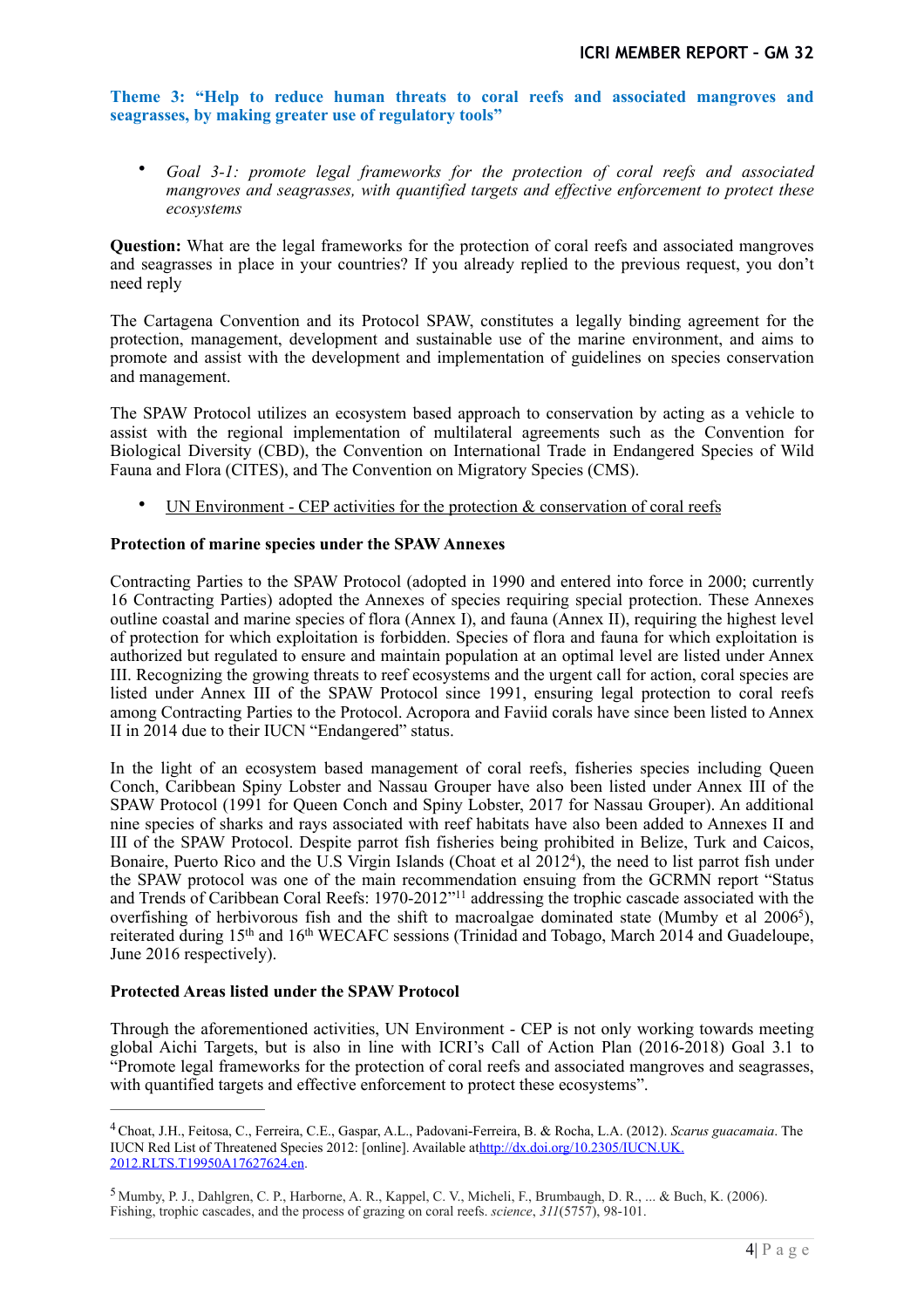Within the CaMPAM database, 32 marine protected areas officially listed under the SPAW Protocol ensuring a legal framework for the protection of reefs. Some of the benefits associated with the listing of protected areas under the SPAW Protocol are:

- Access to additional avenues for dialogue and information sharing
- Strengthening the leadership role of Contracting Parties in marine conservation in the wider Caribbean
- Higher visibility resulting in possible increases in employment opportunities and income (e.g. from tourism)
- Increased likelihood of benefiting from SPAW grant

Of the current 32 SPAW-listed protected areas, 20 directly protect coral reefs.

**Question:** Did you to set quantified targets to protect their coral reefs, mangroves and seagrasses? And are you able to provide a  $\%$  of what is currently protected in your country? Please define what you mean by protection?

N/A

• *Goal 3-2: encourage a ban on plastic microbeads in cosmetic products* 

**Question:** How did you implement the recommendation to reduce plastic microbeads pollution in marine environment?

In the framework of the Cartagena Convention, the Protocol Concerning Pollution from Land-Based Sources and Activities (LBS Protocol) was adopted in 1999, entered into force in 2010 and currently has 13 Contracting Parties.

The LBS Protocol establishes regional effluent limitations for domestic waste water and requires the development of plans to address agricultural non-point sources of pollution. Moreover, it assists Member States in the Wider Caribbean Region to meet the goals and obligations of other multilateral [agreements and initiatives, including the Global Plan of Action for the Protection of the Marine](http://www.gpa.unep.org/) Environment from Land-Based Activities (GPA).

Through the Protocol, a number of initiatives are underway of relevance to the management of solid waste, plastics and micro plastics such as the"Trash Free Partnership International" involving US Environmental Protection Agency, Peace Corps, and Governments in Panama and Jamaica, which may be extended to other countries to promote community involvement in solid waste management.

Another initiative worth mentioning is the "Regional Action Plan for Marine Litter" (which addresses both land based and sea based sources) for the period 2014-2021, and the establishment of a Regional Node for Marine Litter with GCFI and CEP.

• *Goal 3-3: improve regulation and enforcement to reduce direct anthropogenic damage due to dredging and physical alteration of reef structures* 

**Question:** are you working on this topic? If yes, could you please share with us your work. Please note that the information provided will help us to develop a recommendation for the next ICRI General Meeting. Please send us information as soon as possible,

• *Goal 3-4: promote the deployment of mooring devices limiting the mechanical destruction of coral reefs and seagrasses* 

**Question:** are you working on this topic? If yes, could you please share with us your work. Please note that the information provided will help us to develop a recommendation for the next ICRI General Meeting. Please send us information as soon as possible,

## • **Goals 3-3 and 3-4**

There are future possible collaborations opportunities with "Green Fins" (as reported above). "Green Fins is a comprehensive approach that encourages dive centres and snorkel operators, local communities and governments to work together to reduce their environmental impacts. This is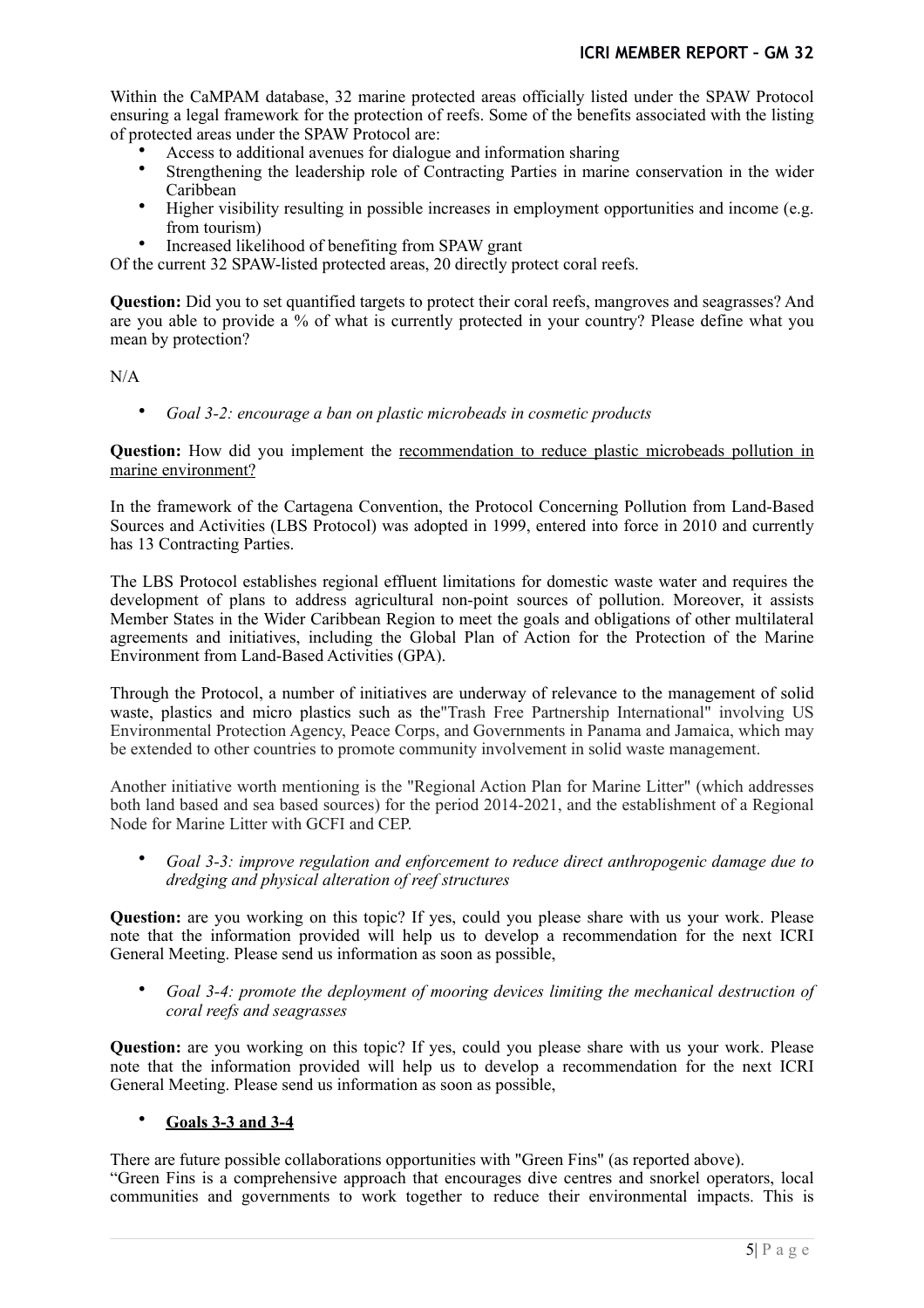primarily done through the private sector adopting a Code of Conduct that will help mitigate their impacts when carrying out marine tourism activities."[6](#page-5-0)

Additionally, Green Fins includes, within its "Best practice for the dive staff", the following recommendation: "always use mooring buoys and install and maintain where possible".[7](#page-5-1)

<span id="page-5-4"></span><span id="page-5-3"></span>• *Goal 3-5: review issues related to the impact of sunscreens and other endocrine disruptors on coral reefs, and encourage the production of sunscreens that are proven not to damage coral reefs* 

**Question:** are you working on this topic? If yes, could you please share with us your work. Please note that the information provided will help us to develop a recommendation for the next ICRI General Meeting. Please send us information as soon as possible.

N/A

# **Theme 4: "Monitor the state of reefs in order to better manage them"**

## **Goal 4-1: promote regional reports on the health of coral reefs**

#### • **GCRMN-Caribbean**

The Global Coral Reef Monitoring Network (GCRMN) was established to support the ICRI's Call to Action and Framework for Action in 1994. This network works through regional networks, comprising a variety of institutions, with the aim of strengthening the provision of the best available scientific information and communication on the status and trends of coral reef ecosystems, for their conservation and management.

The regional GCRMN network for the Caribbean region (GCRMN-Caribbean) is an open and growing network of coral reef scientists and managers involved with coral reef monitoring in the wider Caribbean region. Coordinated by the UN Environment-CEP and its Regional Activity Center, the SPAW-RAC, it is led by a Steering Committee composed of a fifteen regional experts, assisted by Members-at-large. Currently, more than 100 Members are sharing experiences, information and knowledge within this network.

<span id="page-5-5"></span>To address the findings of the State of Caribbean Coral report, UN Environment-CEP / SPAW-RAC and the Dutch Ministry of Economic Affairs organized a workshop, from 6 to 8th August 2014 in Curaçao $\delta$  with the objectives of "Reviewing, improving and revitalizing the network and the nodes for a more effective coral reef monitoring and data management". UN Environment-CEP led the relaunching of the GCRMN-Caribbean which had suffered reduced functionality in data collection, information archiving and disseminating. SPAW-RAC is engaged in strengthening coral reef monitoring to ensure the collection of useful and accessible data that can effectively reveal the status and trends of the coral reefs in the region.

To this end, [the GCRMN-Caribbean](http://www.car-spaw-rac.org/?The-GCRMN-Caribbean,637) published minimum as well as preferred coral reef monitoring guidelines for ecological and socio-economic data collection, to be disseminated within the Caribbean region (the ["GCRMN-Caribbean baseline scientific monitoring guidelines](http://www.car-spaw-rac.org/?The-GCRMN-Caribbean-guidelines,639) for Biophysical Monitoring" and the ["GCRMN-Caribbean guidelines for integrated coral reef monitorin](http://www.car-spaw-rac.org/?The-GCRMN-Caribbean-guidelines,639)g"). These guidelines were drafted using the experience and lessons learned from long term and well vetted scientific protocols, and seek to provide a compromise between practical applicability and ease of

<span id="page-5-0"></span>About Green Fins, Available at: http://www.greenfins.net/en/about [6](#page-5-3)

<span id="page-5-1"></span><sup>&</sup>lt;sup>[7](#page-5-4)</sup> Green Fins's Guidelines to the Code of Conduct, Best practice for the Dive Staff, Guideline #3, Available at: http:// greenfins.net/en/Guides

<span id="page-5-2"></span>UNEP: 2014. *Report of the Workshop of GCRMN for the Wider Caribbean: Review, improve and revitalize the network and* [8](#page-5-5) *the nodes for more effective coral reef monitoring and data management Curaçao ''-* Curacao, 6-8 August 2014. UNEP-CEP / SPAW-RAC /Ministry of Economic Affairs of the Netherlands.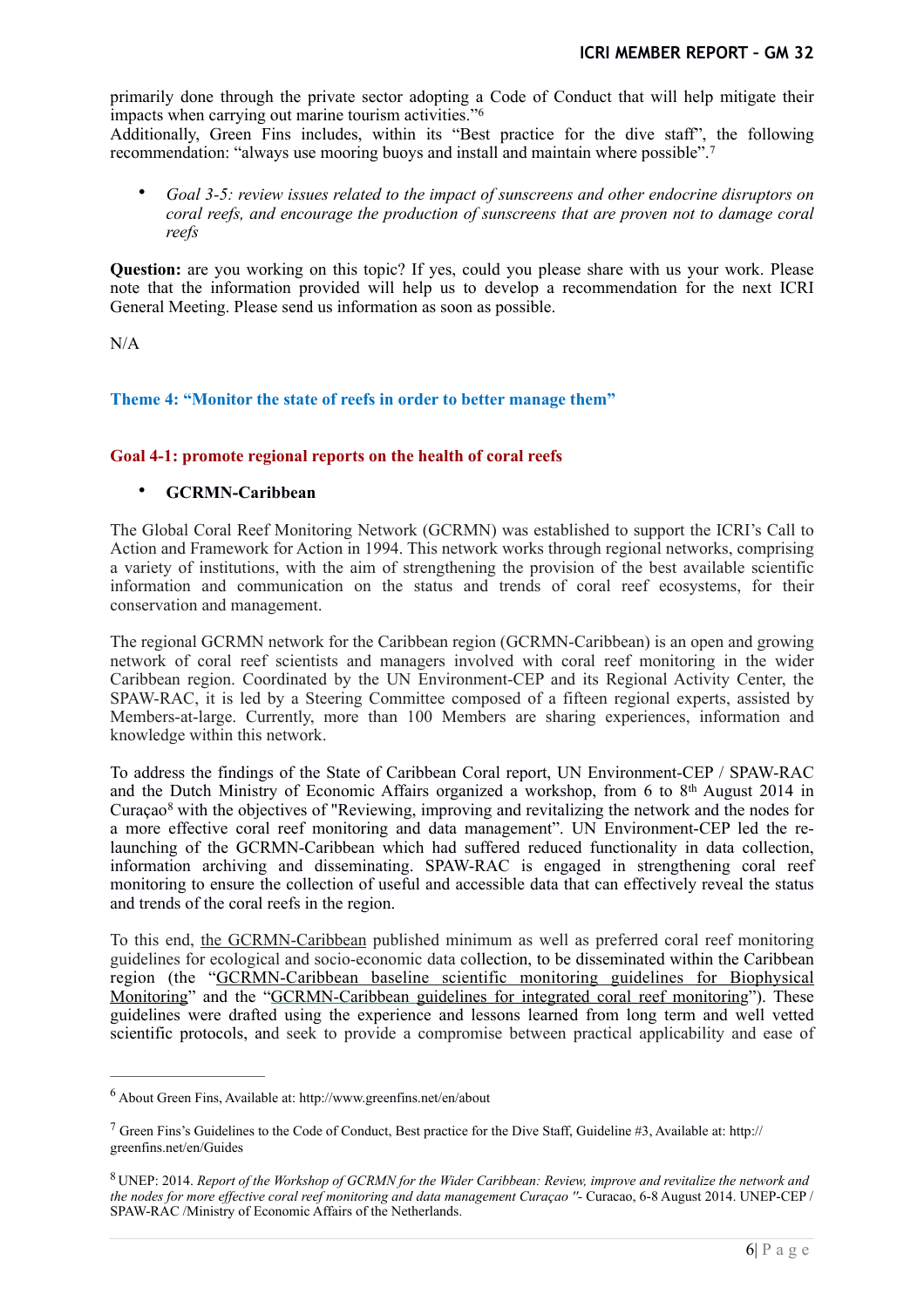comparison between existing methods and long-term datasets (kindly refer to "Publications" for more details).

<span id="page-6-4"></span>In this context, UN Environment-CEP / SPAW-RAC coordinated the first GCRMN-Caribbean Integrated Coral Reef Monitoring Workshop<sup>[9](#page-6-0)</sup> (Discover Bay Marine Laboratory, Jamaica, April 2016). The scientific capacity building event, "GCRMN-Caribbean Guidelines Capacity Building Workshop: Towards comprehensive coral reef monitoring" integrated the newly endorsed biophysical and socioeconomic guidelines to the training programmes.

<span id="page-6-5"></span>In 2016, following the First Integrated Coral Reef Monitoring Workshop, GCRMN-Caribbean coral reef monitoring guidelines were implemented in Cuba<sup>10</sup>[,](#page-6-1) Jamaica, Bermuda, the French and Dutch Antilles and in over 55 sites including reefs located within the limits of SPAW-listed Marine Protected Areas (St Eustatius Marine Park<sup>11</sup>, Man O War Shoal National Marine Park<sup>12</sup>[\)](#page-6-3).

<span id="page-6-7"></span><span id="page-6-6"></span>Subsequently, with partial sponsorship generously provided by The National Fish and Wildlife Foundation (NFWF), the GCRMN-Caribbean guidelines are being implemented, in the framework of the project "Capacity Building for Coral Reef and Human Dimensions Monitoring within the Wider Caribbean". A training workshop took place (Port Royal Marine Laboratory, Jamaica, October 2017) with participants from Jamaica and Cuba, and a second workshop will be held in Saint Martin in 2018, with participants from Saint Martin, Sint Marteen, Saba, Sint Eustatius, and Saint Barthélémy. As a follow-up to the workshops, a grant will be allocated for biophysical and socio-economic monitoring activities based on capacity and resource needs. Such undertaking will result in the first complete integrated coral reef and human dimensions assessment carried out under GCRMN-Caribbean.

The GCRMN-Caribbean will continue to promote harmonized data collection through the implementation of guidelines in additional sites and member countries, as well as promoting the standardization of data analysis and reporting within the region.

• *Goal 4-2: better monitor the phenomena of coral bleaching* 

**Question:** How did you implement the recommendation on addressing the decline in coral reef health due to global bleaching events?

Within the Teamwork platform (kindly refer to Goal 5-2), discussion occurred between members on the theme of "Coral Bleaching Response Plan and Protocols", with exchanges of relevant material from their national legislations on this issue.

Moreover, in the framework of the NOAA initiative "Coral Reef Watch", Teamwork members gathered coral bleaching data from their countries, to be shared with NOAA.

## **Theme 5: "Progress via education"**

• *Goal 5-1: prepare for the 2018 International Year of the Reef (IYOR)* 

**Question:** How did you implement the Recommendation designating 2018 as the third International Year of the Reef? Please let us also know what are you planning to celebrate IYOR2018.

CEP is committed to implementing the Recommendation and planning to celebrate the IYOR by intensifying efforts on the GCRMN-Caribbean network (kindly refer to goal (4).1), by participating

<span id="page-6-0"></span>UNEP-CEP SPAW-RAC (2016). *First GCRMN-Caribbean integrated coral reef monitoring workshop in Jamaica, April* [9](#page-6-4) *2016.* [online] Available at *<http://www.car-spaw-rac.org/?First-GCRMN-Caribbean-integrated,665>*

<span id="page-6-1"></span> $10$  UNEP-CEP SPAW-RAC (2016). New monitoring large scale effort from GCRMN-Caribbean partners! [online] Available <http://www.car-spaw-rac.org/?New-monitoring-large-scaled-effort,699>

<span id="page-6-2"></span>UNEP-CEP SPAW-RAC (2016). GCRMN-Caribbean Coral Reef Monitoring started in St. Eustatius ! [online] Available [11](#page-6-6) a[thttp://www.car-spaw-rac.org/?Caribbean-GCRMN-Coral-Reef,610](http://www.car-spaw-rac.org/?Caribbean-GCRMN-Coral-Reef,610)

<span id="page-6-3"></span><sup>&</sup>lt;sup>[12](#page-6-7)</sup> UNEP-CEP SPAW-RAC (2016). New GCRMN-Caribbean Coral reef monitoring sites in Sint Maarten and Cuba! [online] Available at<http://www.car-spaw-rac.org/?New-GCRMN-Caribbean-Coral-reef,686>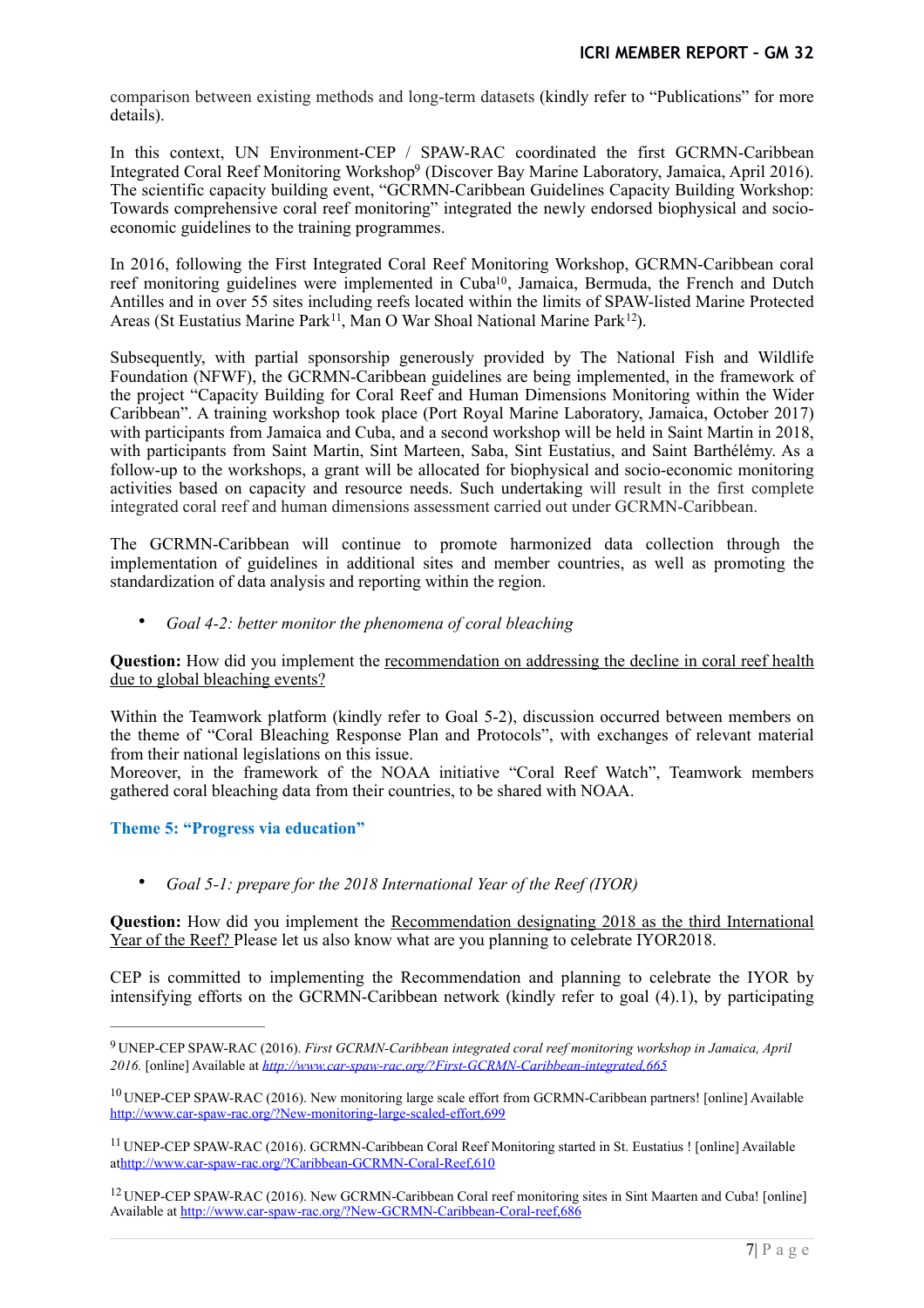actively into the Coral Restoration Consortium (kindly refer to goal (1).2) and strengthening collaborations for an Ecosystem-Based Management of coral reef ecosystems (kindly refer to goal (1). 1), as well as the legal framework for coral reef preservation (kindly refer to goal (3).1).

CEP is exploring the possibility for the convening of a technical session at the 71th GCFI conference, to be held in San Andres, Colombia, in 2018, within the framework of the IYOR. This technical session would serve as a forum for the exchange of information and perspectives among decisionmakers, scientists, managers, educators, resource users, and students on various issues of relevance to coral reef management.

#### **Please also list the educational material that you've developed in the past, so we can share it on the IYOR website**.

Kindly refer to part 2."Publications".

**Question:** Would you like to report on one of your activities during the ICRI GM meeting?

CEP would like to take this opportunity report on activities related to the Caribbean initiatives regarding Coral Reefs, within the framework of the SPAW Protocol and related to the GCRMN-Caribbean activities, in the form of an oral presentation, especially on:

- the regional efforts led in the Caribbean region, to harness the protection of coral reefs, particularly within the Cartagena Convention and its SPAW protocol

- the progress on the GCRMN-Caribbean network

- the creation of a Coral Restoration Consortium (kindly refer to goal (1).2).

#### **Goal 5-2: increase awareness among the general public, communities, and young people**

• UN Environment - CEP as a platform

#### **GCRMN-Caribbean platform: "Teamwork"**

SPAW RAC established and manages a "Teamwork" platform, in order to ensure communication and encourage collaboration and exchange of relevant material between members:

> - of the GCRMN-Caribbean Steering Committee in a separate forum, which enhance leading and decision making

- of all GCRMN-Caribbean members (Steering Committee members and members at large), as well as other stakeholders, such as coral reef monitoring practitioners, Marine Protected Areas managers and scientists, and any other person interested in Coral Reef Monitoring. The network currently comprises more than 120 participants.

SPAW-RAC also publishes a Newsletter 3 times a year, intended to the general public.

**2. Publications.** Please list relevant publications/reports (related to the ICRI plan of action) you have released during this reporting period.

#### UN Environment-CEP Publications

## <span id="page-7-1"></span>• **Alien Invasive Species**

In response to the serious proliferation of lionfish and associated fish, with coral reef ecosystems decline, UN Environment-CEP has been involved in, collaborated with and coordinated a number of initiatives and activities in the Caribbean. Efforts were carried out in the context of the Global Environment Fund (GEF) funded project on "Mitigating the threats of Invasive Alien Species in the Insular Caribbean" (MTIASIC)<sup>[13](#page-7-0)</sup> between 2009-2013. The project was implemented in four Caribbean countries, with the main objective to develop strategies and actions on a regional level, and in the countries concerned, to mitigate the impact of invasive alien species on the local biodiversity and economy in the insular Caribbean. MTIASIC was the first ever project in the Caribbean that through

<span id="page-7-0"></span><sup>&</sup>lt;sup>[13](#page-7-1)</sup> UNEP: 2014. Terminal Evaluation of the Project "Mitigating the Threat of Invasive Alien Species in the Insular Caribbean". UNEP IMIS #: GFL/-2328-2740-4995 // GEF ID #: 3183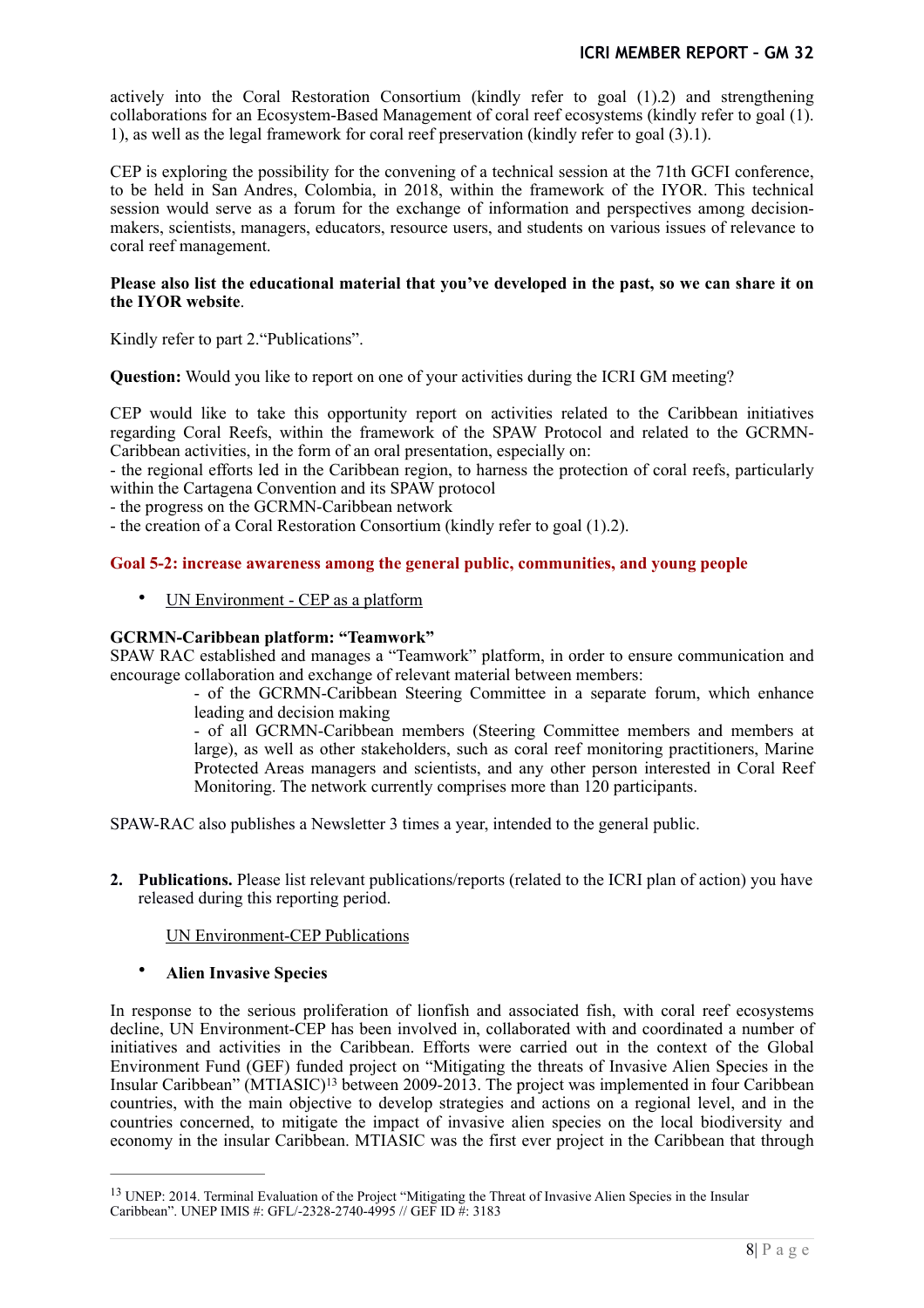building local capacity, made steps to mitigate the threats from Invasive Alien Species on local biodiversity. Of the twelve pilot projects designed for the prevention, early detection and eradication of the most problematic invasive species, two were focused on lionfish management in the Bahamas and Jamaica.

The Regional Lionfish Committee was established in November 2010 as a combined effort of UN Environment-CEP / SPAW-RAC, NOAA, the Centre for Agricultural Bioscience International (CABI), the Reef Environmental Education Foundation (REEF), the Mexican National Commission of Natural Protected Areas (CONANP) and Caribbean experts to strengthen the response against the lionfish invasion. Following the  $7<sup>th</sup>$  Conference of Parties of the SPAW Protocol (COP7, October 2012), activities addressing Invasive Alien Species have been included:

- The development of a webportal of Caribbean lionfish contact list to facilitate dissemination of information hosted by SPAW-RAC

- The organisation of specialized technical workshops including: the Training of trainers workshops on "Lionfish Handling and Collecting", Coordinated strategy to prevent and control invasive species by fishing (Gosier, Guadeloupe 10-11 July 2013), Lionfish Management Workshop (Panama, 12 November 2015)

- The joint writing and development of a Regional Lionfish Control Strategy which intends to provide a framework to help guide action by stakeholders concerned with, and impacted by, the lionfish invasion.

<span id="page-8-3"></span>- Publication of a best practice manual entitled "Invasive Lionfish: A guide to the Control and management" (Morris  $2012^{14}$  $2012^{14}$  $2012^{14}$ ) was published with the support of NOAA, REEF, ICRI, UN Environment-CEP / SPAW-RAC. The purpose of this manual is to assist coastal managers and field workers with local control and research efforts for invasive lionfish to contribute to the protection of reef ecosystems.

## <span id="page-8-5"></span><span id="page-8-4"></span>• **GCRMN-Caribbean Biophysical Guidelines**

The need for standardized data collection and reef monitoring methodology was highlighted by the UNEP/IUCN GCRMN report (2014) in order to assess the status and trends of Caribbean coral reefs to produce reliable regional reports in compliance with Goal 4-1.

To achieve this objective, a collaborative effort between GCRMN and UNEP CEP/RAC resulted in the publication of the "GCRMN-Caribbean Biophysical Guidelines" <sup>15[,](#page-8-2)16</sup> detailing a set of parameters and data collection techniques for ecological monitoring to be applied across the Caribbean. The document was reviewed and endorsed by the 7<sup>th</sup> Meeting of the SPAW Scientific and Technical Advisory Committee (STAC7, Miami, Florida, November 2016), and was introduced to participants of the two GCRMN-Caribbean Workshops, which took place in April 2016 and October 2017 (see above for more details).

## • **GCRMN-Caribbean Socio-Economic Guidelines**

UN Environment-CEP, in collaboration with GCRMN has recognized since 2000 the importance of using an integrated approach to coral reef monitoring, as coastal resources cannot be effectively managed with biophysical scientific monitoring being the only focus. The network developed, seeks to promote the systematic implementation of social science indicators to enhance the ability to make connections and inferences between observed changes in the coral reef ecosystem quality and human and social parameters.

<span id="page-8-0"></span><sup>&</sup>lt;sup>[14](#page-8-3)</sup> Morris, J.A., Jr. (Ed.). (2012). *Invasive Lionfish: A Guide to Control and Management*. Gulf and Caribbean Fisheries Institute Special Publication Series Number 1, Marathon, Florida, USA. 113 pp.

<span id="page-8-1"></span>UNEP: 2016. GCRMN*-Caribbean Guidelines for coral reef biophysical monitoring,* 12 October 2016, UNEP(DEPI)/CAR [15](#page-8-4) WG3.8/INF.17

<span id="page-8-2"></span><sup>&</sup>lt;sup>[16](#page-8-5)</sup> UNEP: 2017. *GCRMN-Caribbean Guidelines for Integrated Coral reef Monitoring*, 2017, UNEP(DEPI)/CAR WG.38/5 Rev.1 Ninth Meeting of the Contracting Parties (COP) to the Protocol Concerning Specially Protected Areas and Wildlife (SPAW) in the Wider Caribbean Region Cayenne, French Guiana, 13 March 2017